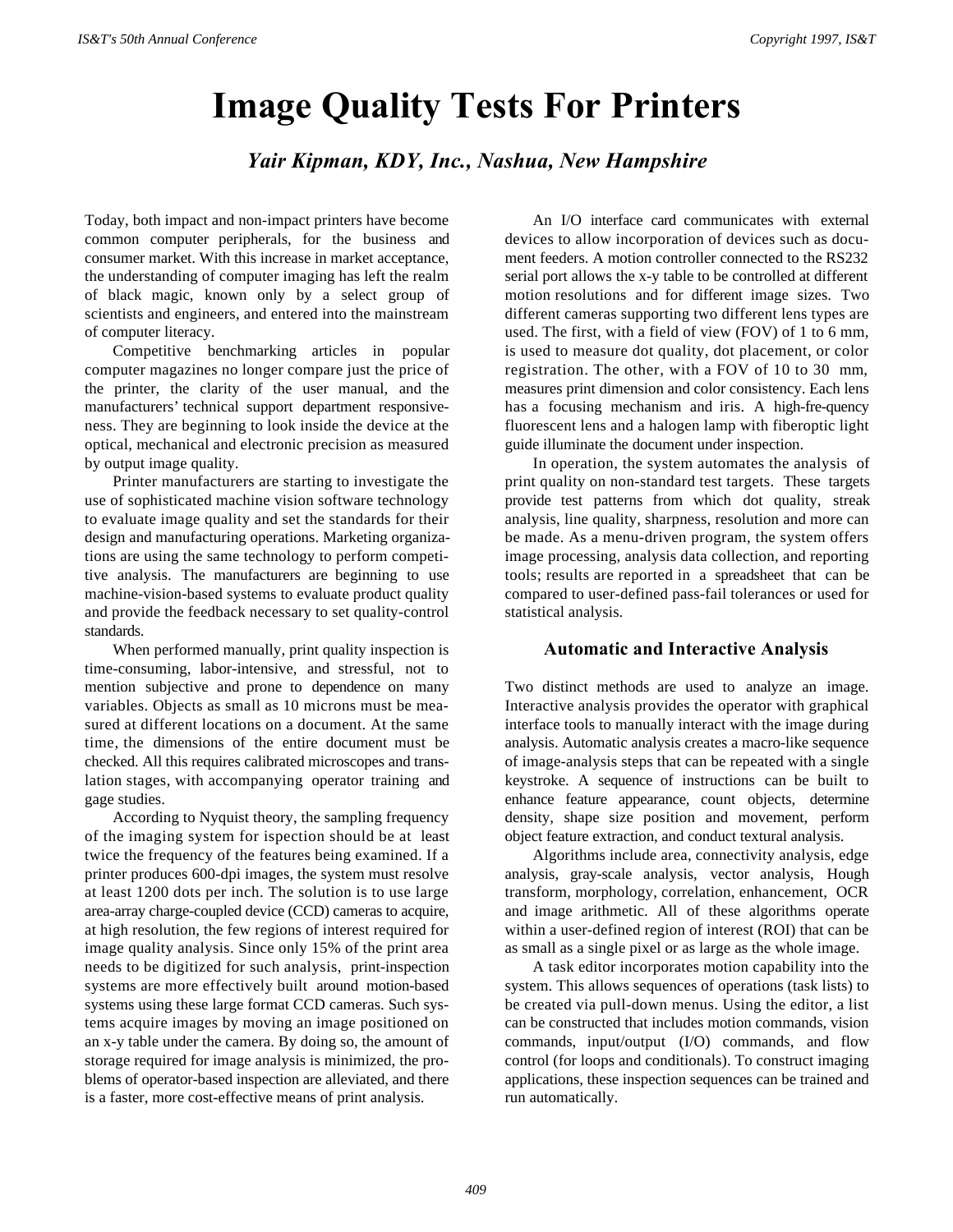## **Calibrated Motion Measurements**

When dimensional-accuracy measurement of a large format-target is required, extended FOV has to be used. In such cases, the four corners of the target are not within one FOV, and the x-y table must be moved to each corner of the image where separate images are captured and characterized, and the distances between corners are measured based on the the x-y table travel.

In print-inspection applications, the field of view of the camera could be as small as 1 mm. This translates to about 2 microns per camera pixel. If a page is not placed properly on the x-y table, the feature to be measured will not be within the field of view. To compensate for this misplacement, dynamic image location accommodates image misplacement.

## **Testing Image Quality**

Image quality on printed material can be measured by studying various aspects of the printed image. These include dot and line quality, uniformity, and sharpness, color registration, resolution, and others.

Dot quality can be assessed by measuring all of dots within a specific field of view, and providing analysis of the individual characteristics as well as statistical results for the total. A decrease in the number of dots in a given image can occur when some dots are significantly undersize or missing, or multiple oversize dots collapse to create a larger dot. Increase in the number of dots can occur when large satellites appear. To analyze print dots, ImageXpert provides algorithms for area, gray average, axis ratio, and roundness statistics. These results can be output to analysis packages for further examination.



Drop placement error is the result of print-head performance. It can result in misplaced or missing drops. The missing drop phenomenon can occur either because some dots are not printed or because two or more misplaced dots collapse to create larger dots. This is measured by counting the number of dots detected within the FOV. The misplaced dots are detected using the Fit to Line test. For example: 1) the horizontal distance between the dots can vary (center to center); 2) the dots themselves, instead of being placed on a straight line, deviate from it. If one of the dots is missing it will obviously show in the horizontal distance between the dots.

| Line fit/Placement                |         |                 |         |         |
|-----------------------------------|---------|-----------------|---------|---------|
|                                   |         |                 |         |         |
| Part Report: FIT TO LINE SQ       |         | 12/1/96 3:26 AM |         |         |
| Measurement Name<br>stat          | Value   | Nominal         | Minimum | Maximum |
| Line fit Angle                    | 0.0239  | 0.0000          | 0.0000  | 0.00    |
| <b>Line Goodness</b>              | 0.7441  | 0.0000          | 0.0000  | 0.00    |
| Avg Pt/Line dist<br>Р             | 0.1731  | 0.0000          | 0.0000  | 0.40    |
| STD Pt/Line dist<br>Р             | 0.1870  | 0.0000          | 0.0000  | 0.40    |
| <b>Hin Pt/Line dist</b>           | 0.0061  | 0.0000          | 0.0000  | 0.40    |
| <b>Nox Pt/Line dist</b>           | 0.6946  | 0.0000          | 0.0000  | 0.40    |
| Ava Dots dist.                    | 46.6154 | 46.0000         | 46.0000 | 47.40   |
| STD Dots dist.                    | 1.2805  | 0.0000          | 0.0000  | 1.00    |
| Hin Dots dis                      | 43.9919 | 45.0000         | 44.0000 | 46.00   |
| <b>Nox Dots dis</b>               | 47.7954 | 45.0000         | 45.0000 | 48.00   |
| Cycle Time: 0.051 seconds<br>Fail |         |                 |         |         |

The algorithm detects the dots within the ROI and fits a line through the centroids of these dots. The values obtained from this algorithm include: line angle, line

goodness (a measure of how well the dots fit the line), average, standard deviation, minimum and maximum for the distances of the dots from the best fitted line; as well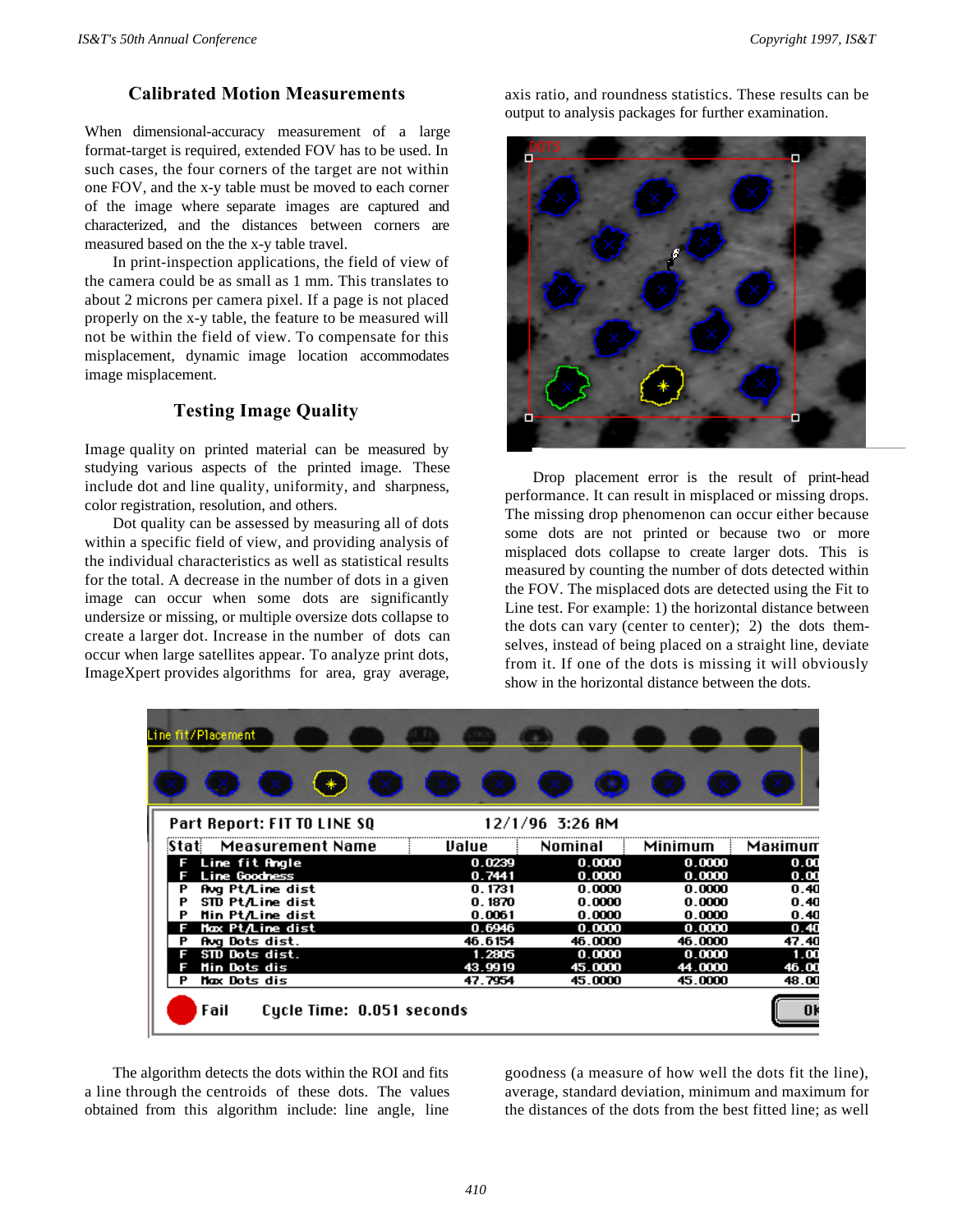as average, standard deviation, minimum and maximum center to center distances.

In line quality, two of the most common problems of a printing device are known as "jitter" and "ripple". In many cases absorption of ink dye by the paper causes feathering and spreading of the line boundary. Three important measurable quantities are used to assess line print quality:

1) Stroke width;

- 2) Sharpness—NEP (Normal Edge Profile);
- 3) Raggedness—TEP (Tangential Edge Profile).

Stroke width is the average width of the line. As the image gets blurred, the width of the line increases. Sharpness (NEP) is defined as the optical reflectance factor gradient at any position along and normal to the image plane. The NEP is a measure of the width of the transition from the light to dark area. Large NEP's tend to make edges appear blurred. An ideal NEP would be a step function with zero width.

The raggedness (TEP) is defined as the displacement of its black-white boundary from the ideal edge. It describes how ragged the edge appears. This value is calculated as the mean square deviation derived from the average deviation in pixels of the edge points (the points where the transition occurred) from the best fit line through the edge points. An ideal TEP would be a straight line having deviation equal to zero. Ragged edges are the results of dot placement error (machine phase) combined with ink interactions with the paper (substrate phase).



The largest contributor to nonuniformity is ink quality. If there is any inconsistency in the amount of ink or paper quality, printer-uniformity specifications will not be met. To test for this, ImageXpert compares the graylevel average in any number of locations in the horizontal direction of a printed target image. The test calculates the differences in the gray level for any two regions and compares the result with tolerances that are user-specified.



#### **Summary**

Since any printer is a complex electronic/optical/ mechanical device, measuring its performance is a complex task requiring a series of discrete analyses focusing on each specific component. Each of these components can affect the quality of the image in a different way, so each must be measured separately in order for an objective analysis to be made. With the use of automated image quality analysis tools built on these